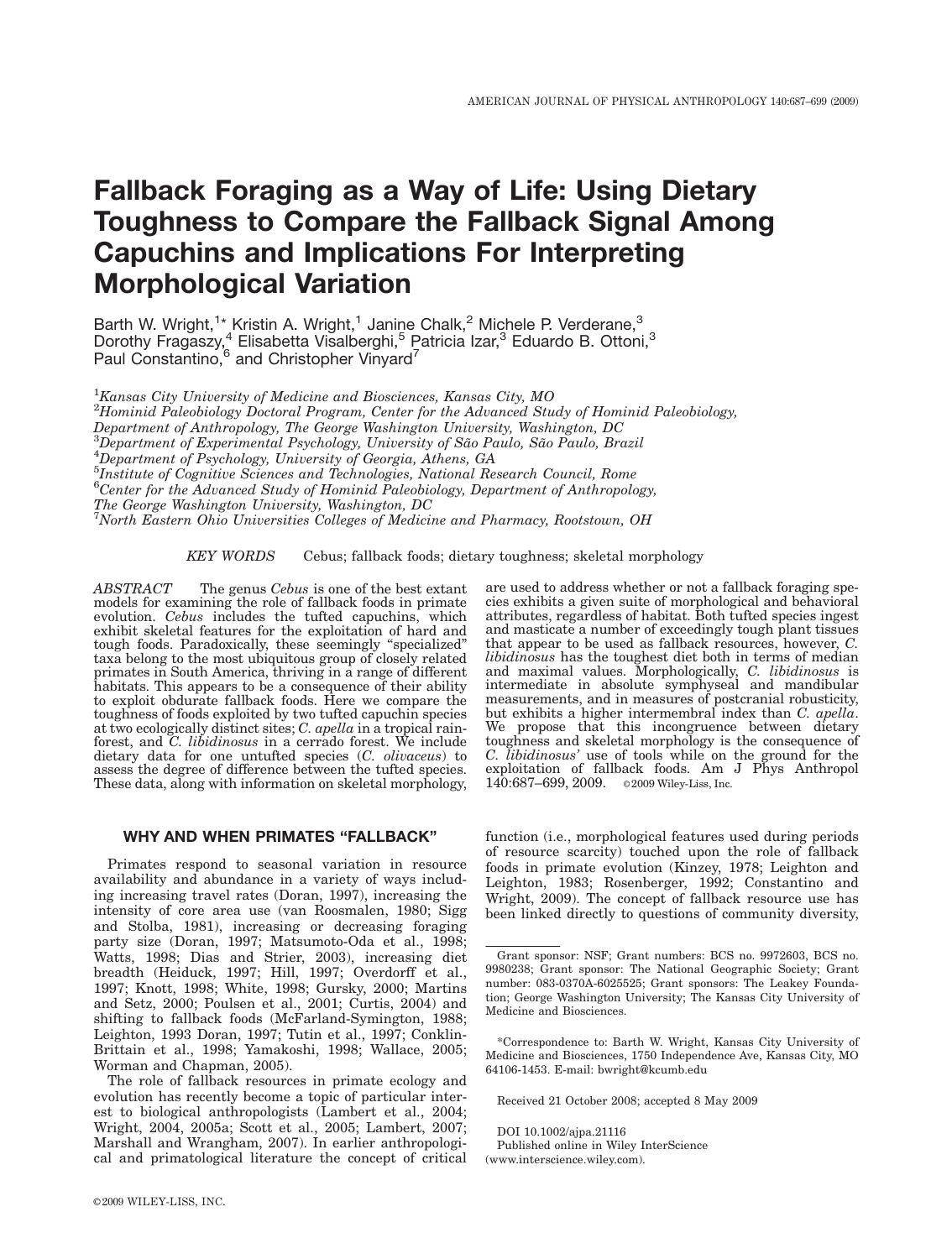food mechanics, morphological and behavioral specialization and, ultimately, selection pressures and evolutionary change (Constantino and Wright, 2009). Such inquiry has generated questions about the ability of primates to survive periods of resource scarcity, and about behavioral and morphological adaptations that may be critical for survival.

# DEFINING FALLBACK FOODS

At the most general level, fallback foods may be defined as resources that are used when preferred foods are in low supply or are unavailable (Marshall and Wrangham, 2007; Constantino and Wright, 2009). Although the term ''fallback foods'' and the notion of ''falling back'' have a range of ecological and evolutionary implications (Constantino and Wright, 2009) we are operationalizing the term fallback foods in this study using the definitions proposed by Marshall and Wrangham (2007). Marshall and Wrangham (2007) distinguish between two subsets of fallback foods: ''staple'' and ''filler.'' Staple fallback foods are defined as resources that are annually available, used throughout the year in small quantities, and may make up 100% of the diet during particular seasons. Filler fallback foods may be seasonally or annually available; are used only at particular times of the year and never comprise the majority of the diet. It is also of particular relevance to this study that resources that are termed fallback foods are often physically-challenging-to-exploit (Kinzey, 1974; Lambert et al., 2004; Wright, 2005a).

# CEBUS AND FALLING BACK

Adaptations among capuchins species have been identified as critical functions for the use of particular resources that are in certain instances mechanically challenging to ingest (Kinzey, 1974). In fact, the capuchin foraging strategy can be broadly described as ''destructive,'' due to its emphasis on easily digested food parts that are embedded in mechanically challenging tissues (e.g. palm fruits, colonizing insects, legume pods). The genus Cebus includes two morphotypes: the tufted capuchins, which exhibit relatively large teeth with the thickest dental enamel among primates (Kay, 1981; Wright, 2005a), as well as robust skeletal elements and musculature (Ford and Hobbs, 1996; Wright, 2007), and the untufted capuchins, which have relatively smaller teeth, slightly thinner enamel, and a less robust musculoskeletal system.

Various studies have detailed the differences between tufted and untufted capuchin species in gnathic morphology and have used their morphological findings to propose ingestive behavior. Bouvier (1986a) found greater mandibular corporal width and mandibular symphyseal robusticity in the tufted C. apella than in the untufted C. albifrons and C. capucinus. The relatively shallow mandibular corpus of C. apella along with intermediately tall incisors lead Bouvier to argue for an increase in mastication as opposed to incisor biting in C. apella. Greater corporal and symphyseal cross-sectional size and significantly thicker cortical bone on the lateral surface of the corpus and throughout the symphysis were also found to distinguish the tufted C. apella from the untufted C. capucinus (Daegling, 1992). These gnathic adaptations in C. apella were argued to better resist parasagittal bending, vertical bending at the sym-

physis, wishboning, and lateral torsion as demonstrated by Hylander (1985, 1988) and Hylander and Johnson (1994). Daegling (1992) argued that the morphological adaptations of C. apella may have evolved to resist high stresses during anterior dental use or during powerful/ frequent mastication. Comparing the cranial morphology of C. apella and C. albifrons, Cole (1992, p 274) found that "The corporal shapes of the C. apella samples suggest greater resistance to both parasagittal bending and twisting (as predicted previously).'' Cole in reference to Hylander (1988) argued that twisting causes the greatest stress regimes in the mandibular corpus, particularly when the primate in question exhibits wide zygomatics, as does C. apella (Masterson, 1996), and when the premolars are frequently used.

In a comparison of eight Neotropical primate species, Anapol and Lee (1994) found that C. apella exhibited the largest canine areas and the greatest postcanine occlusal areas (Anapol and Lee, 1994). Leverage for both the untufted C. olivaceus' and tufted C. apella's masseter muscles were intermediate among all eight primate species, but their temporalis leverage was the highest. The mandibles of the capuchins had symphyseal depths and widths that were second only to those of *Chiropotes sata*nas, and they had the greatest mandibular breadth, with intermediately wide mandibular corpora. Condylar heights of the capuchins were comparable to those of all other species, except the greatly exaggerated form characteristic of the mandibles of Alouatta seniculus (Anapol and Lee, 1994). The morphology exhibited by the capuchins was related to their relatively frugivorous diet that included relatively hard fruits.

Wright (2005a, p 476) noted that the findings of these previous studies ''could be used in a variety of combinations to argue for dependence on the postcanine teeth (e.g., large postcanine occlusal area and wide mandibles) or on the incisors and canines (e.g., robust canines, wide incisors, and temporalis advantage).'' Wright (2005a) found that the tufted C. apella had greater jaw adductor leverage and canine and incisor cross sectional areas than the sympatric untufted C. olivaceus and thicker molar enamel than the untufted C. olivaceus, C. albifrons, and C. capucinus. When coupled with data on ingested and masticated food tissues from the wild, Wright (2005a) argued that the craniodental complex of C. apella has various biological roles permitting the processing of soft foods as well as reliance on the anterior teeth for breaching mechanically demanding foods and occasional cheek tooth biting of exceedingly tough foods. Wright's (2005a) findings reveal that the biological role of the gnathic features of any primate can only be identified when coupled with ecological data from the field. Without such data a seeming paradox, comparable to that proposed by Liem (1980) for African cichlid fishes, may be the interpretive result, i.e. the anatomical features of the tufted capuchins may be seen as niche narrowing specializations for the exploitation of hard and tough foods, yet the tufted capuchins belong to the most ubiquitous group of closely-related primates in South America, successfully inhabiting a wide range of different environments.

Beyond the differences in gnathic morphology that have been identified in tufted and untufted capuchins, previous work has also shown that tufted and untufted capuchins differ in postcranial morphology. As is the case with their crania, tufted capuchins exhibit robust postcranial elements compared to their gracile untufted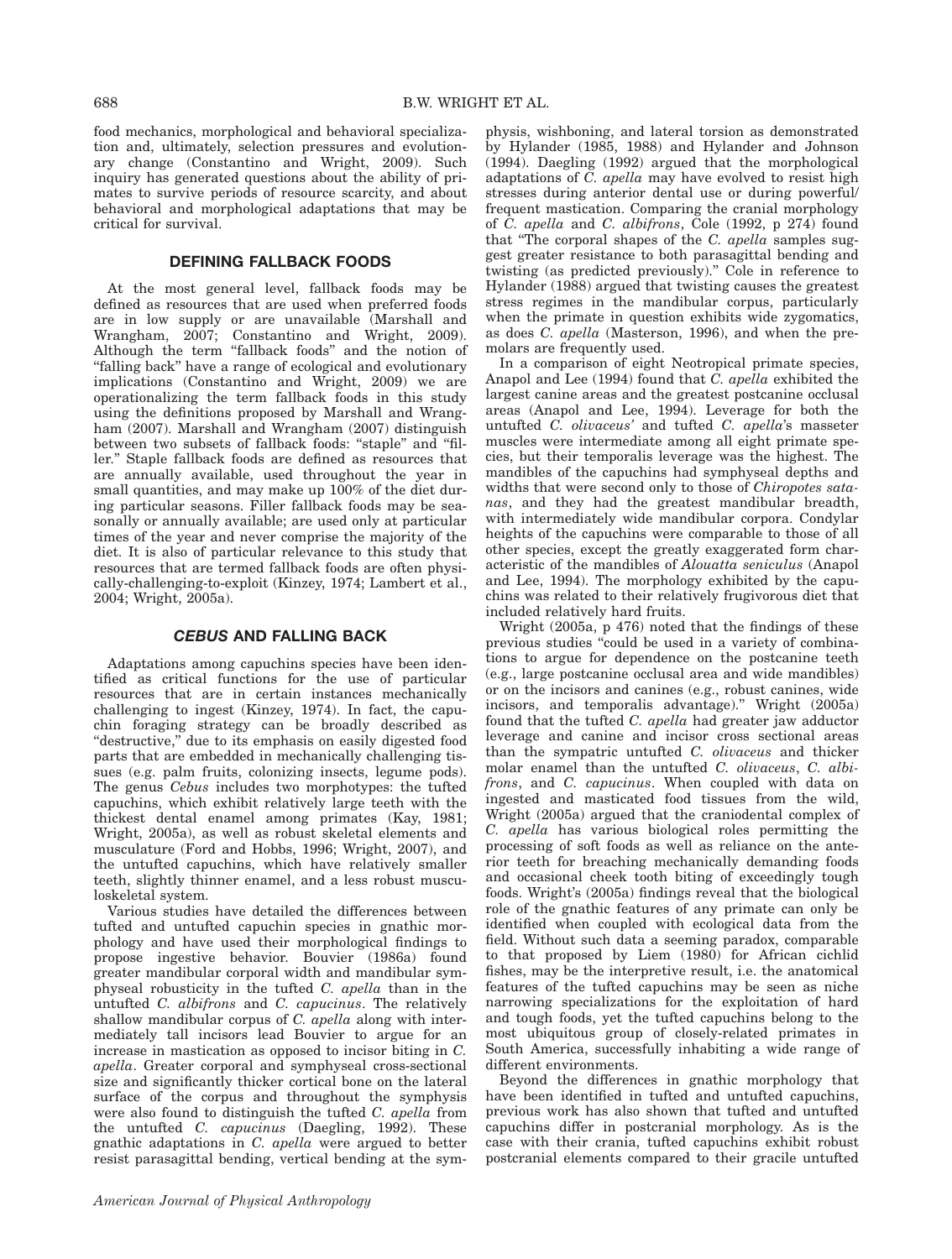congeners (Jungers and Fleagle, 1980; Ford and Hobbs, 1996; Llorens et al., 2001; Wright, 2005b, 2007). In addition, tufted capuchins have a slightly shorter torso than untufted capuchins (Hershkovitz, 1949), smaller joint surfaces, and relatively shorter distal limb elements (Ford and Hobbs, 1996; Wright, 2005b, 2007). The postcranial morphologies in tufted capuchins have been largely attributed to their slower, more deliberate mode of arboreal quadrupedalism (Fleagle and Mittermeier, 1981; Wright, 2005b, 2007), however some of these differences, such as variation in relative limb segment lengths, may well be attributable to foraging behavior. In a comparative study linking differences in postcranial morphology to differences in patterns of locomotor behavior in the tufted C. apella and the untufted C. olivaceus, Wright (2007) found comparable frequencies of climbing behavior between these two species and yet relatively short hind limbs and short tibiae in C. apella. Relatively short hind limbs and tibiae have been argued to facilitate climbing (Cartmill, 1985; Jungers, 1977). Wright (2005b, 2007) suggested that this incongruity between behavior and morphology was best explained by the frequent use of postures and movements associated with specific foraging behaviors, particularly the breaching of hard and tough food items (i.e., nut-cracking). Manual hard fruit cracking has been well-documented in wild tufted capuchins (Izawa and Mizuno, 1977; Struhsaker and Leland, 1977; Fragaszy et al., 2004a) and having relatively short limbs, overall, in addition to relatively shorter hind limbs, may provide a mechanical advantage particularly when using rocks to crack palm fruits on the ground (Liu et al., 2009).

The possibility of identifying a disassociation between seemingly specialized morphology and niche breadth in capuchins is reminiscent of the same disassociation identified by Liem (1980) in cichlid fish communities (Robinson and Wilson, 1998). In modeling these fish communities, Robinson and Wilson (1998) demonstrated that the ability to forage optimally on a particular subset of foods unique to each forager did not limit each species dietary breadth, but rather broadened the resources available to them. Ultimately, these authors suggested that their model may be relevant only to aquatic environments and they questioned the possibility of a broader application of their model to terrestrial communities. However, there is evidence to suggest that their model may provide an explanation for how tufted capuchins are able to exist over such a large geographic area, succeed within diverse primate communities, and successfully exploit a broad range of habitats. Wright (2004, 2005a) found that the average toughness of foods ingested by six primate species, Pithecia pithecia, Chiropotes satanas, Ateles paniscus, Alouatta seniculus, Cebus olivaceus, and Cebus apella, did not significantly differ. However, C. apella ingested and masticated a few foods with extreme toughness values and with maxima of greater than  $10,000$  J m<sup>-2</sup>. The maximum toughness value for C. apella was roughly 10 times the average value for all six study species (including C.  $apel\bar{l}a$ ). Wright (2004, 2005a) argued that, as with the cichlids, the masticatory adaptations of C. apella actually broadened, rather than restricted, their dietary niche. Likewise, interpretations of the biological role of the postcrania in tufted capuchins suggest that their relatively shorter hind limbs and robust limb elements assist in the successful procurement of foods in a broad variety of variably seasonal environments

(Wright 2005b, 2007), revealing another suite of nichebroadening characters.

The present study represents initial analyses within the context of a larger research program that seeks to obtain seasonal data on feeding frequencies, food mechanics, food size, and ingestive behavior among tufted capuchins in various habitats that differ in terms of their resource base, geography (e.g. altitude), and seasonality. Our goal is to use these data, along with information on skeletal morphology, to test whether this supposedly quintessential fallback foraging taxon exhibits a given suite of morphological and behavioral attributes regardless of habitat. We also ultimately seek to assess whether individuals that can more readily exploit fallback foods gain a fitness advantage. It is of note that other primate taxa such as Gorilla gorilla gorilla (Yamagiwa, 2009) Cercocebus spp. and Lophocebus spp. (Fleagle and McGraw, 1999; Lambert et al., 2004), Papio spp. and Mandrillus spp. (Altmann, 1998; Fleagle and McGraw, 1999) and Rhinopithecus spp. (Covert et al., 2008; Le et al., 2006; Grueter et al., 2009) to name a few, appear to be species that could provide compelling comparative data to relate to those collected here on Cebus.

In this study we measure the dietary toughness of two tufted capuchin species that inhabit an evergreen tropical rainforest (C. apella, east bank of the Essequibo River adjacent to Turtle Mountain, Iwokrama Reserve, Guyana) and a cerrado-caatinga dry ecotone forest (C. libidinosus, Boa Vista, Piauı´, Brazil). We evaluate the relative difference in dietary toughness between the two tufted species by comparing both to the dietary toughness of an untufted capuchin species, C. olivaceus, from the west bank of the Essequibo River at the site of Turtle Mountain, in the Iwokrama Reserve, Guyana. Although we can not yet assess the exact frequency with which the tufted capuchins exploit mechanically demanding fallback resources at each site, at Turtle Mountain, the tufted capuchins appear to exhibit a staple fallback strategy that focuses on woody legume pods and colonizing insects in woody substrates, with little evidence of fallback palm fruit use. At Boa Vista the tufted capuchins also appear to exhibit a staple fallback strategy focusing on palm fruits. It is of particular note that the kernels of the hardest palms exploited at Boa Vista are accessed by inducing initial cracks with rock hammers and wooden or rock anvils in a terrestrial setting (Fragaszy et al., 2004a; Visalberghi et al., 2005, 2007; Madden et al., 2007; Ottoni and Izar, 2008).

# **PREDICTIONS**

Given Wright's (2004) findings we predict 1) that the average dietary toughness will be comparable for each species, and 2) the tufted species will include a limited number of exceedingly tough plant tissues in their diets. As a consequence of predictions 1 and 2, the distributions for the toughness of processed tissues will exhibit a positive skew (i.e., long right-hand tails) for the tufted species due to the inclusion of tough fallback foods, but the distributions for all three species will have comparable central tendencies (i.e., median values). Given C. libidinosus' well documented palm fruit foraging behavior, which includes the use of stones and anvils for crushing, we further predict, 3) that this tufted species will process the toughest food items and as a consequence will have the most robust jaws and postcranial skeletons. The use of stone tools by C. *libidinosus* is also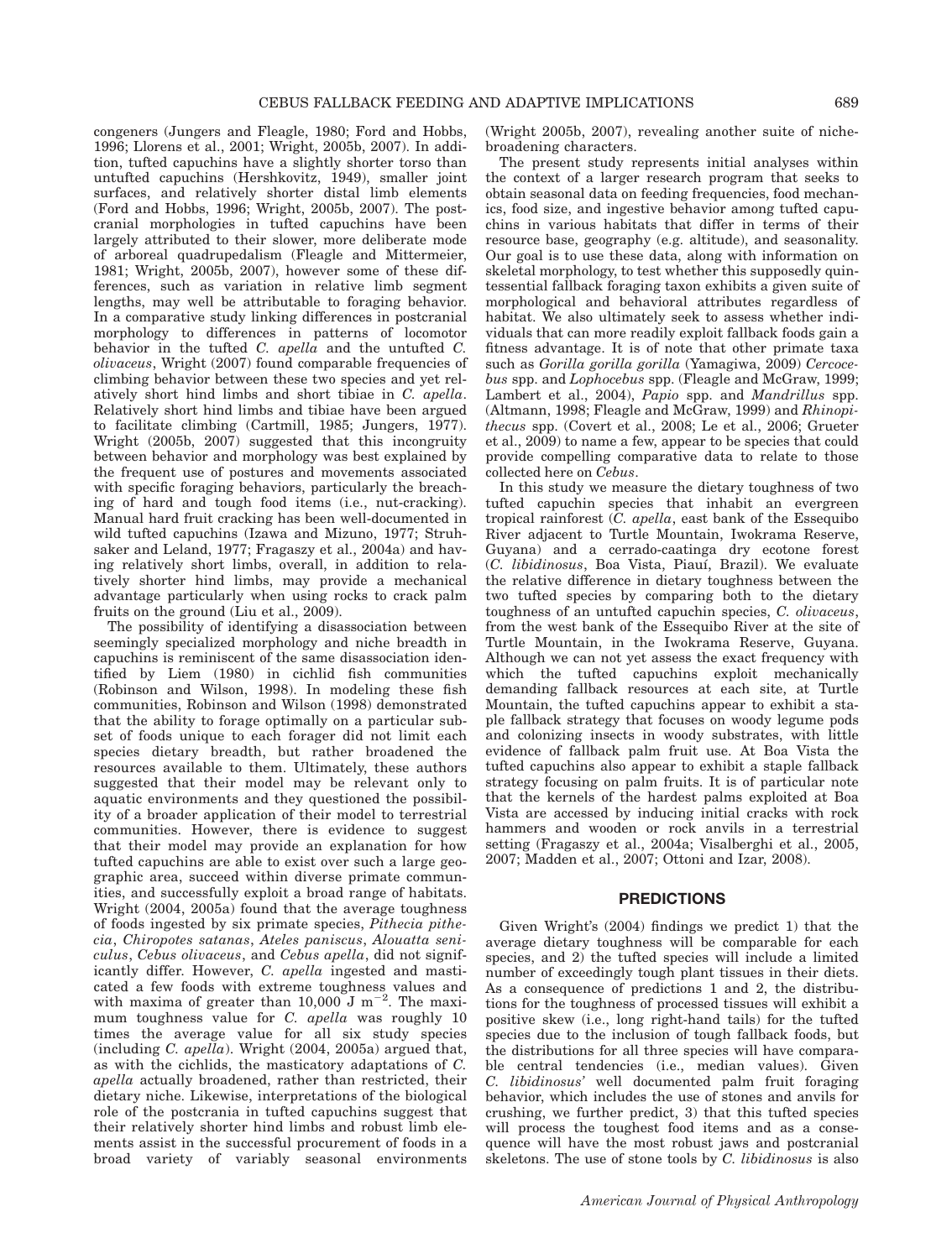predicted 4) to be associated with relatively long forelimbs for increased velocity when bringing rock hammers toward the palm fruit to be cracked, and shorter hind limbs for enhanced biomechanical advantage when lifting heavy rock hammers.

# MATERIALS AND METHODS Study sites

As previously noted, two sites that differed markedly in rainfall, forest physiognomy, and phenology were chosen for this study to determine the degree to which fallback strategies vary among tufted capuchins when in distinct habitats. The east bank of the Essequibo River, across this major waterway from the site of Turtle Mountain, Iwokrama Reserve, Guyana (5°01N, 55° 34′W) is inhabited by the tufted C. apella. Cebus olivaceus was observed on the west bank of this major waterway, at the site of Turtle Mountain, within the reserve. Each research area consisted of  $\sim 100$  km of trails along a 12,200 ha park including a 530 m (asl) mountain, and exhibits evergreen tropical montane and lowland forest (Wright, 2004, 2005b, 2007). The forests on either side of the river were comparable in terms of tree species availability, abundance, and forest structure (Wright, 2004, 2005b, 2007). The site of Fazenda Boa Vista, Piauı´, Brazil  $(9^{\circ}$  S,  $45^{\circ}$ W, about 450 m asl), is dominated by dry caatinga-cerrado forest and woodland and is home to the tufted species, C. libidinosus. This site is covered by  $\sim$ 100+ km of meandering trails. The low canopy and more open nature of the vegetation at Boa Vista make C. libidinosus easier to observe in close proximity, as opposed to the difficulties of observing C. apella in the rainforest environment, particularly during the dry season.

## Foods and food processing behavior

Uningested parts of foods processed by adult individuals were collected for mechanical analysis and their tissues were classified according to the manner in which they were handled. Given the dense canopy and typically greater than 10 m viewing distance in Guyana, food tissues were placed into only two primary categories: mastication and ingestion. The former referred to tissues being chewed in the oral cavity with the cheek teeth. The latter was divided into three subcategories at Boa Vista, where the viewing distance is often less than 5 m and in more open terrain. These categories included use of the incisors and/or canines without the hands; use of the incisors and/or canines with the hands; use of the hands alone. Use of the hands alone typically involved using the entire forelimb, and in the case of nut cracking with hammers at Boa Vista, ingestive behavior involved the entire body. Given the limited number of food tissue processing categories for the data from Guyana we pooled the ingest categories from Boa Vista for analysis.

The physical properties of food tissues do not survive long-term storage and must be estimated while in the field. The best way to preserve most foods in the field is to place them in plastic bags with damp paper towels to preserve moisture content. Foods were tested within 12 h of collection. A comparison in Vietnam of the material properties of leaves bagged for 12 h, left open to the air for 12 h, and immediately tested revealed no significant difference between the toughness of bagged and immediately tested leaves (Wright, unpublished data).

During mastication, fragmentation of food between the teeth is largely dependent on either the food's toughness or a combination of its toughness and stiffness, expressed as fragmentation indices (Agrawal et al., 1997; Lucas et al., 2002). Given the need to process samples quickly in Guyana, and limited time at Boa Vista, we focused on the acquisition of toughness data using scissor cutting, the samples for which are quickly made and the tests are quickly conducted (Wright, 2005a). Toughness is defined as the energy consumed in propagating a crack of a given area and is measured as the area under a force-displacement curve divided by crack area (Ashby, 1992; Vincent, 1992; Lucas, 2004). Food tissues that can withstand high strains before crack propagation are termed displacement limited (Lucas et al., 2000). Leaves are the quintessential displacement limited foods in the diets of primates, yet they are also thin and demand relatively little force to tear with the hands, however, they demand repetitive slicing with the molars to produce enough small pieces for adequate breakdown by gut fauna. Tissues that are typically breached to access less mechanically demanding digestible components are often highly stress limited (i.e. they can withstand relatively high forces with little strain, yet often catastrophically fail at a given threshold). It has also been shown that the degree to which a food or food tissue falls in the displacement or stress limited category may be expressed as a ratio between the toughness of the given tissue and its stiffness or Young's modulus (Lucas et al., 2000; Williams et al., 2005). In this study we focus on only one of these two variables (i.e. toughness) and future analyses will include data on the stiffness of tissues ingested by these species as well as their respective ratios. Tufted capuchins have been noted to crack hard and seemingly stiff palm fruits with their teeth (Terborgh, 1983). This requisite morphology, and thus the ability to orally process stiff fallback foods, may be the primary characteristic differentiating tufted from untufted capuchins, and differentiating species of tufted capuchin, however, it is of note that structurally complex foods, such as palm fruits often have accessory struts that arrest cracks or have multiple tough layers. Thus we feel that toughness alone is an apt measurement for comparing the mechanical demands that a food poses for a feeding primate.

All toughness tests were conducted using a portable universal tester, described originally by Darvell et al. (1996). The tester is fitted with 10 N and 100 N load cells and furnished with attachments described by Lucas et al. (2001). This machine resembles a portable ''Instron-type'' universal testing machine found in engineering, materials science, and food science laboratories, and has been used in ecological studies for over 10 years, being successfully used by various researchers in the field (See www.gwu.edu/ $\sim$ hebdp/fieldtech for description of the machine, its applications, and additional references. Also see Lucas et al., 2001; Lucas, 2004).

# Cranial and postcranial morphology

We conducted preliminary comparisons of mandibular and limb robusticity as well as limb intermembral indices among the three capuchin species to test hypotheses linking cranial and postcranial morphological variation with observed variation in ingestive and processing behavior. Data were collected on specimens housed at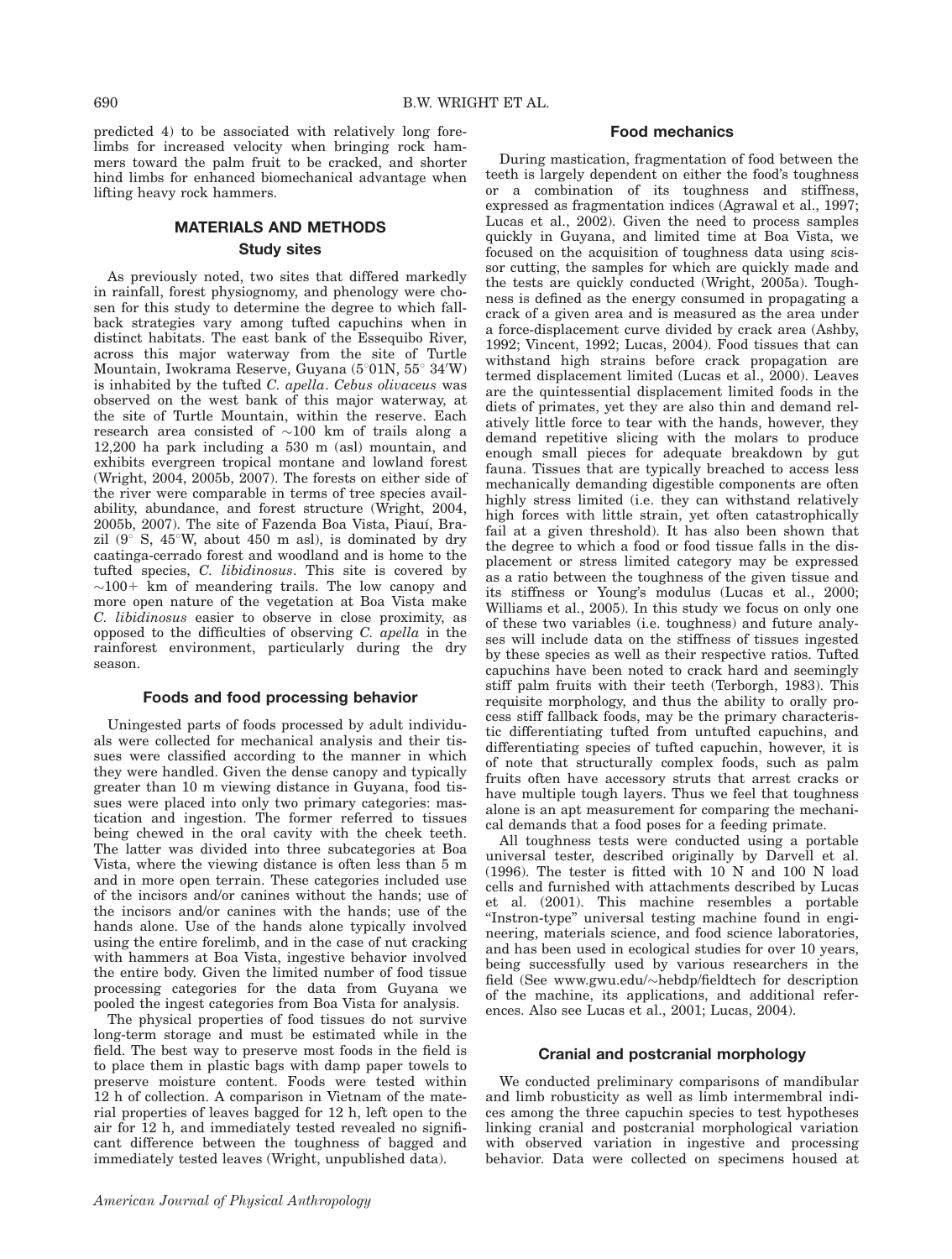the Field Museum of Natural History, the American Museum of Natural History, and at the National Museum of Natural History, USA. Two wild-caught specimens of C. olivaceus were obtained from the Georgetown Zoo, Georgetown, Guyana. Although the provenance of the museum specimens did not permit us to measure individuals from the exact field study sites, specimens for this study were chosen based on several criteria. Specimens of C. apella, C. libidinosus, or C. olivaceus were chosen based on the habitat type that the specimen was collected from (wet tropical rainforest for C. apella and C. olivaceus or cerrado-caatinga forest for C. libidinosus), and, when possible, collected from Guyana (C. apella and C. olivaceus) or areas nearest to the state of Piaui, Brazil (C. libidinosus). All cranial specimens were collected in Guyana (C. apella  $n = 14$  and C. olivaceus  $n = 17$ ), or the cerrado-caatinga region of Brazil (C. libidinosus  $n = 17$ ). Several postcranial specimens for C. apella ( $N = 7$ ) were collected in Guyana or western Suriname, from highly comparable, if not identical, habitats (Mittermeier and van Roosemalen, 1981; Wright, 2005b). Because of a relative lack of available postcranial specimens, and in order to generate a reasonable sample size, we also included postcranial specimens of C. apella from other wet tropical rainforest habitats in Colombia ( $N =$ 7) and Peru ( $N = 11$ ). All specimens of C. *olivaceus* were collected in Guyana ( $N = 9$ ) and eastern Suriname ( $N = 1$ ) 1). To address the issue of body size, we turned to published body weights for the three species, which indicate that they are comparable (Ford and Davis, 1992; Smith and Jungers, 1997). In addition, we compared log transformed geometric means between groups (i.e., C. apella—C. libidinosus, C. apella—C. olivaceus, and C. libidinosus—C. olivaceus) to test for differences in body size within our sample. In this case, comparisons of relative limb proportions and the use of limb bone length to standardize bone breadth dimensions requires comparable body size among the three study species (Schultz, 1953; Ruff, 1987). The literature suggests that the three species are similar in body size, however, to confirm this for our sample, we constructed a geometric mean (Sokal and Rohlf, 1995) from a series of 22 measurements of postcranial elements (humerus, ulna, femur, and tibia) for each individual. The geometric mean is a measure of total size that is commonly used in morphometric studies as a substitute for, or in addition to, body mass or other single variable proxies of body size (Jolicoeur, 1963; Bonner, 1965; Mosimann, 1970; Mosimann and James, 1979). The choice of variables to include in the construction of a morphometric geometric mean is dependent on both the question at hand and the taxa of study (Mosimann and James, 1979; Reist, 1984; Jungers et al., 1995), and it is generally held that a large number of measurements appropriate to the anatomical complex in question will produce a reliable estimate of body size (e.g. a morphometric geometric mean constructed of cranial measurements might be an inappropriate estimate of size for a study concerned with postcranial variation, as size-related changes in postcranial shape are most likely best related to changes in postcranial size, as opposed to changes in skull size). No significant differences in body size were identified for any of the three comparisons (Student's  $t, P > 0.05$ ).

We compared log transformed mandibular symphyseal height and width and mandibular depth and width (at  $M_2$ ) (Bouvier, 1986a,b) with the Student's t statistic. We compared these measures set relative to mandibular

length to assess shape differences and we compared absolute measures of these features. The linear external measurements used in this study do not necessarily fully capture the internal geometry of the jaw (Daegling, 1989, 2002; Vinyard and Ryan, 2006). Since these are maximum rather than minimum linear measures they also prohibit direct inference of maximum stress at the corpus or symphysis. However, Daegling, 1992 demonstrated that the tufted C. apella, shown previously by Bouvier (1986a) to have relatively externally robust corpora and symphyses, also exhibited more robust cross sections in these regions that differ from the untufted C. capucinus primarily in size as opposed to shape. While it has been shown that load resisting ability is more accurately captured through measuring cross-sectional morphology, we suggest that these linear measures represent a strong first approximation in comparing the load resisting abilities of the three capuchin species (see also Hylander, 1979, 1988; Smith et al., 1983; Bouvier, 1986a,b; Ravosa, 1991, 1996; Cole, 1992; Anapol and Lee, 1994; Taylor, 2002; Vinyard et al., 2003; Plavcan and Daegling, 2006).

We compared maximum forelimb and hind limb lengths and intermembral indices for these species, as well as two ratios of humeral and femoral robusticity (AP width at midshaft divided by maximum length and ML width at midshaft divided by maximum length). Measurements of long bone robusticity using external shaft diameters or cross-sectional geometry provide a means for assessing the relative strength of a bone and its resistance to bending and compressive forces, with variation in robusticity reflecting differences in mechanical loading regimes and functional adaptations (Ruff et al., 2006; Stock and Shaw, 2007). In this study, we used both AP and ML diaphyseal thickness standardized to bone length as an indicator of skeletal robusticity and as a preliminary measure of humeral and femoral bone strength in the three capuchin species. Given that the three species are comparable in both body size and body mass, and the sample specimens are comparable in size, this method provides a means by which to make preliminary comparisons of bone robusticity and strength among the three species (Schultz, 1953; Ruff, 1987, 2000; Polk et al., 2000; Stock and Shaw, 2007). We do however recognize that diaphyseal circumference is preferred over diaphyseal breadths for inferring bone strength when cross sectional dimensions are not available (Stock and Shaw, 2007), and therefore interpret these initial findings with caution. The parametric Student's  $t$  test was used for comparison of natural log transformed limb lengths while the nonparametric Mann Whitney U test statistic was used for comparison of indices and ratios.

#### Data analysis: Dietary toughness

The predictions presented above are based on empirically-observed distributions of toughness values for six species of Neotropical primates in Guyana (Wright, 2004). These distributions show comparable central tendencies (i.e. the average and median toughness values are broadly similar). They differ, however, in that certain species, such as those exhibiting masticatory specializations for consuming foods with challenging mechanical properties (e.g., C. apella and A. seniculus) exhibit right skews for their toughness distributions. The long righthand tails indicate the exploitation of a few exceedingly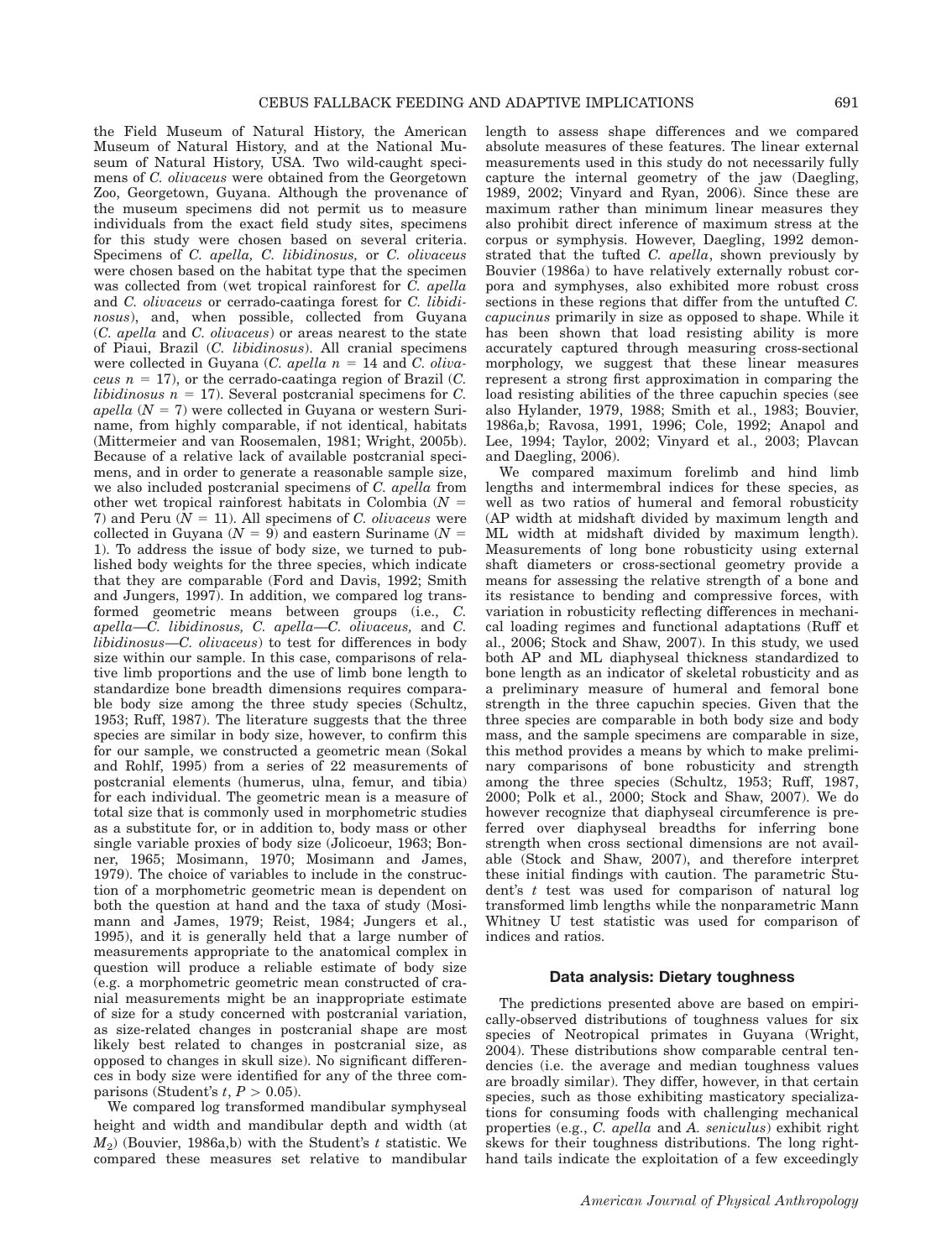

Fig. 1. Distributions of toughness values for tissues masticated by all three capuchin species. The distributions are labeled with species names and arrows. Maximum toughness values are in parentheses. Note the comparable means, but the wider distributions with longer right hand tails for the tufted C. apella and C. libidinosus. This is indicative of their mastication of a few extremely tough tissues.

tough items. These food items have been argued (Wright, 2005a) to represent fallback items that, although exploited infrequently, have placed important selective pressure on their feeding apparatuses. Thus, we performed statistical tests that compared both the central tendency of toughness values and maximal values among species. We opted for a nonparametric two-sample test (Mann-Whitney U) to compare the central tendency of these distributions among species. We chose this statistic rather than the parametric Student's  $t$  statistic due to the heteroscedastic nature of the distributions.

To compare maximal toughness values between two species, we developed a randomization approach because the distribution of maximum toughness values are not well characterized. Initially, toughness values from the two species being compared are combined. Two distributions (equal in size to the samples of toughness values for the two species being compared) are drawn at random with replacement from this pooled sample. The difference in maximum values between these two distributions is quantified. This sampling procedure was repeated 1,000 times to generate a distribution of randomly generated differences in maximum toughness values. If the observed difference in maximum toughness values between the two species exceeded the 95th percentile from this bootstrapped distribution, we rejected the null hypothesis of no difference in maximum toughness values between species. All test statistics were run in Systat 11.0.

# RESULTS

# Masticated tissues

We divided processed tissues into "masticated" (those that were chewed and ultimately swallowed) and "ingested" (those that typically encase the masticated tissues and are opened with the hands alone, the ante-



Fig. 2. Distributions of toughness values for foods processed manually and/or with the anterior dentition by all three capuchin species. The distributions are labeled with species names and arrows. Maximum toughness values are in parentheses. Note the comparable means, but the wider distributions with longer right hand tails for *C. apella* and *C. libidinosus*. This is indicative of their ingestion of a few extremely tough tissues, particularly in the case of C. libidinosus. Note the markedly higher ingested tissue maxima for C. libidinosus ( $P < 0.05$ ) compared to both species using bootstrap methods).

rior dentition alone, or the hands and anterior dentition). Ingested tissues significantly exceeded masticated tissues in toughness (Mann-Whitney U,  $P < 0.01$ ) when pooled for all species and when ingested and masticated tissues were compared for each capuchin species (Mann-Whitney U,  $P < 0.01$  for each comparison). In order from the highest mean (and median) masticated toughness to the lowest mean (and median) masticated toughness, C. libidinosus  $(N = 15)$  exceeded C. apella  $(N = 14)$ , which exceeded C. olivaceus  $(N = 17)$ . However, C. libidinosus only significantly exceeded C. olivaceus ( $P \, < \, 0.05$ ). C. apella was found to masticate the toughest single food tissue (see Fig. 1). However, the randomization test comparing differences in maximum values did not identify a significant difference between any of the species pairs. It is worth noting that despite the lack of significant difference the distributions of toughness data for the two tufted species are much broader with longer right-hand tails than that of C. olivaceus (see Fig. 1). This is a consequence of the tufted species mastication of a few exceedingly tough tissues.

### Ingested tissues

C. libidinosus ( $N = 15$ ) ingested significantly tougher tissues than both C. apella  $(N = 14)$  and C. olivaceus (N  $= 17$ ) on average ( $P < 0.01$ ). C. libidinosus also ingested the maximally toughest tissue, followed by  $C$ . apella and C. olivaceus (see Fig. 2). The difference between the maximum values for C. libidinosus relative to C. oliva*ceus* was significant  $(P < 0.05)$ . The distributions for all three species appear similar to those for masticated tissues, however that for C. *libidinosus* is markedly broader than that for C. apella and the central tendency is also significantly higher.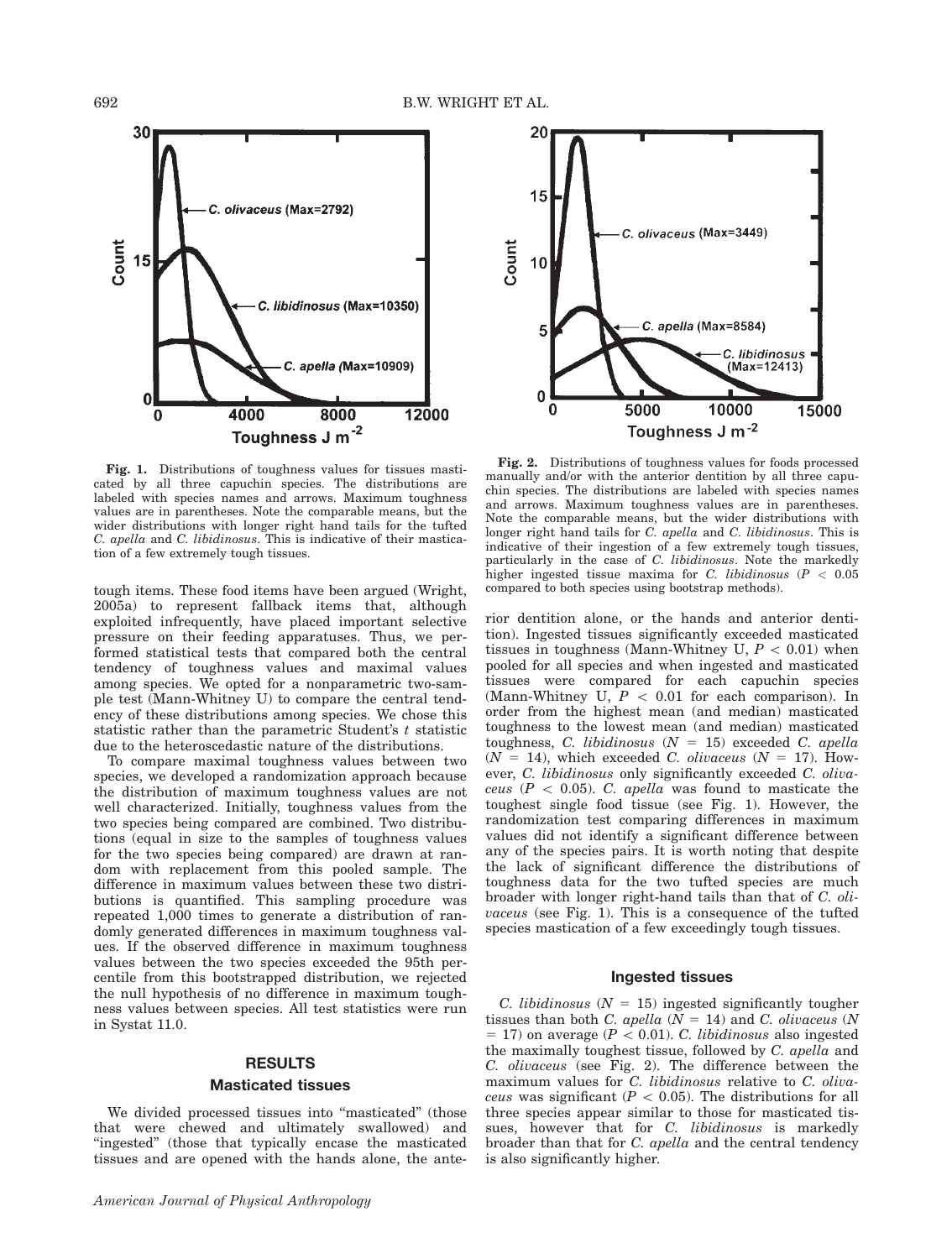

Fig. 3. Box and whisker plot comparing log normal values for four mandibular measurments relative to mandibular length. Horizontal center line = median, length of box = range within which the central 50% of the values fall, hinges = first and third quartiles.

#### Jaw morphology

When mandibular corpus and mandibular symphysis measures are set relative to mandibular length we find that the tufted species (C. apella  $N = 25$  [12 female, 13 male], C. libidinosus  $N = 35$  [17 female, 18 male] do not differ significantly, and both tufted species significantly exceed ( $P < 0.05$ ) the untufted C. olivaceus ( $N =$ 30 [14 female, 16 male]) (see Fig. 3). Wright (2005a) pooled tufted species in a comparison of load (jaw length) and lever (temporalis and masseter) lengths between tufted capuchins and C. olivaceus and found the tufted species to have significantly greater leverage for the temporalis and masseter muscles. Further comparisons of relatively small samples between each pair of the three species in this study  $(C. \space olivaceus, N = 42; C.$ apella,  $N = 9$ ; C. libidinosus,  $N = 13$ ) revealed only one significant difference, with C. apella exceeding C. olivaceus in masseter muscle leverage (Mann-Whitney U,  $P \lt \mathcal{E}$ 0.01). These findings are in line with those for mandibular robusticity. However, when absolute measures are compared among these three comparably-sized primates (Smith and Jungers, 1997; Fragaszy et al., 2004b), C. apella exceeds both C. libidinosus and C. olivaceus with high significance  $(P < 0.01)$  in every case (Fig. 4). In addition, C. olivaceus and C. libidinosus have comparable symphyseal measures.

# Postcranial morphology

Our preliminary analysis of relative limb robusticity reveals comparable levels of robusticity for both the foreand hind limb among all three species. Both tufted species are slightly more robust than their gracile congener, but they do not differ significantly from one another, nor do they differ significantly from the untufted C. olivaceus  $(N = 10$  [5 female, 5 male]) (see Fig. 5). The similarity in robusticity between the tufted capuchins and the untufted C. olivaceus corroborates the findings of Ford and Hobbs (1996) which highlight the apparent intermediacy of C. olivaceus within the spectrum of gracile and tufted capuchin postcranial robusticity. The pattern for absolute limb lengths is similar to that for absolute mandibular measures. C. libidinosus  $(N = 8 [2 \text{ female}, 6 \text{ male}])$  is intermediate in total humeral and total femoral lengths (see Fig. 6). C. olivaceus has the longest limbs, while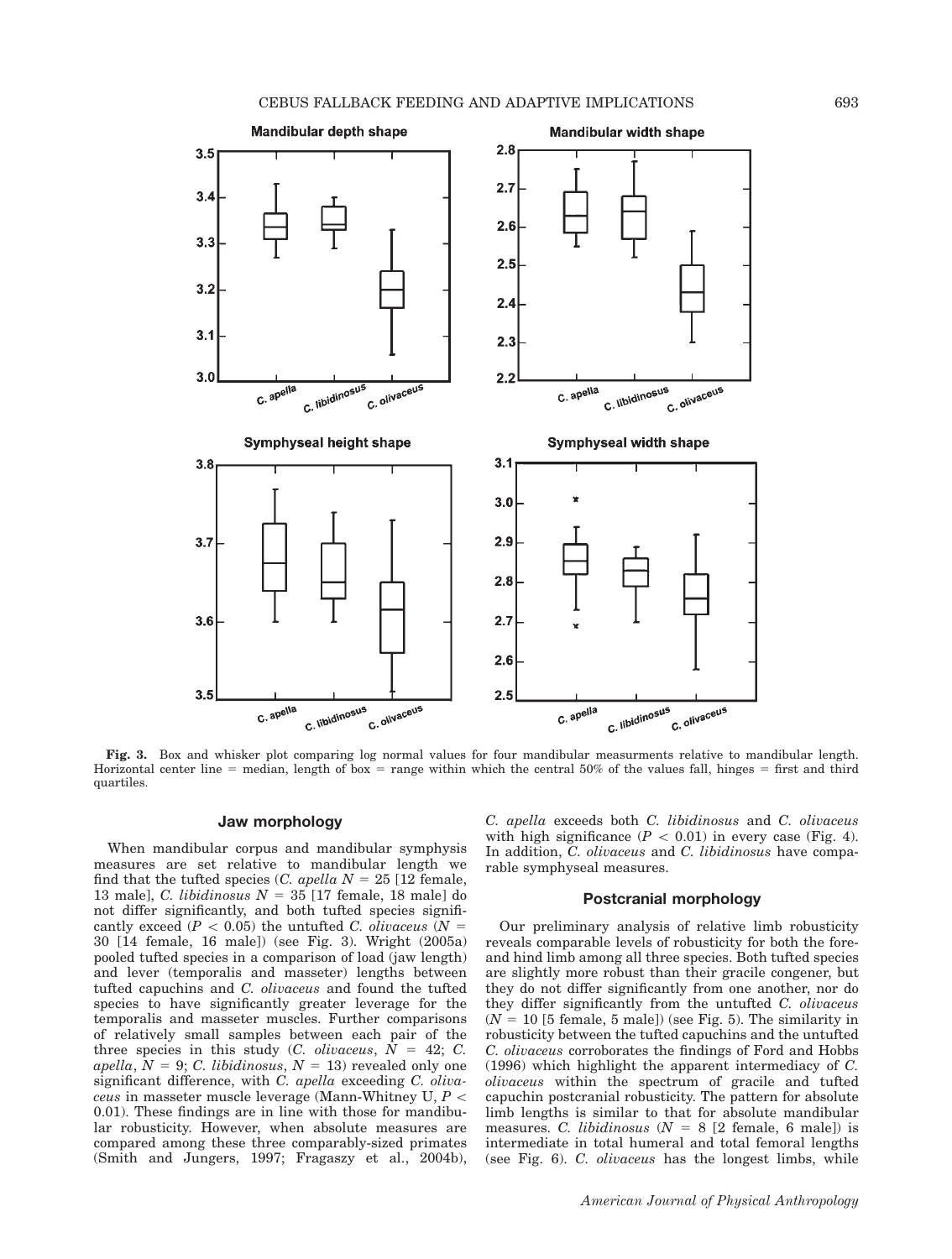

Fig. 4. Box and whisker plot comparing log normal values for four absolute mandibular measurments. Horizontal center line  $=$ median, length of box = range within which the central  $50\%$  of the values fall, hinges = first and third quartiles.

C. apella has the shortest limbs. C. apella  $(N = 25)$  [8] female, 17 male]) also has relatively short hind limbs when compared to the untufted C. olivaceus and to C. libidinosus. C. libidinosus is, in turn, intermediate between C. apella and C. olivaceus in relative hind limb length (see Fig. 6)

## **DISCUSSION**

We found that the central tendency for the toughness of masticated items was comparable for all three species, however the inclusion of very tough ingested tissues by C. libidinosus' lead to a significantly greater overall toughness and maximal toughness for this species. As predicted, C. libidinosus includes some food items in its diet that are potentially more difficult to breach than those eaten by C. apella. In turn, the two tufted species included a few exceedingly tough masticated and ingested tissues in their diet, indicative of a dietary strategy that is marked by the inclusion of mechanically demanding fallback foods. Given these patterns for food toughness, we expected that C. libidinosus would exhibit the most robust jaws for the dissipation of high masticatory loads, particularly when using the front of the mouth, and we expected a more robust postcranial skeleton with rugose muscle marking for the vigorous and powerful manipulation of fallback items. Our preliminary data on jaw shape and size, postcranial robusticity and relative limb segment lengths reveals that this is not the case, and suggests that C. libidinosus, lacking the requisite jaw morphology, must rely on behaviors that include manual processing of food items that includes the use of tools.

How is it that the capuchin species with the toughest diet, in terms of central tendency and maximum values, has a cranial and postcranial skeleton that is intermediate in traits indicative of the ability to produce high muscular forces and dissipate high reaction forces? We presently hypothesize that this is a consequence of C. libidinosus' relatively high degree of terrestriality and their propensity to use tools when exploiting mechanically challenging fallback foods. A perfect example of this is C. libidinosus' exploitation of ubiquitous, but mechanically challenging palm fruits, which appear to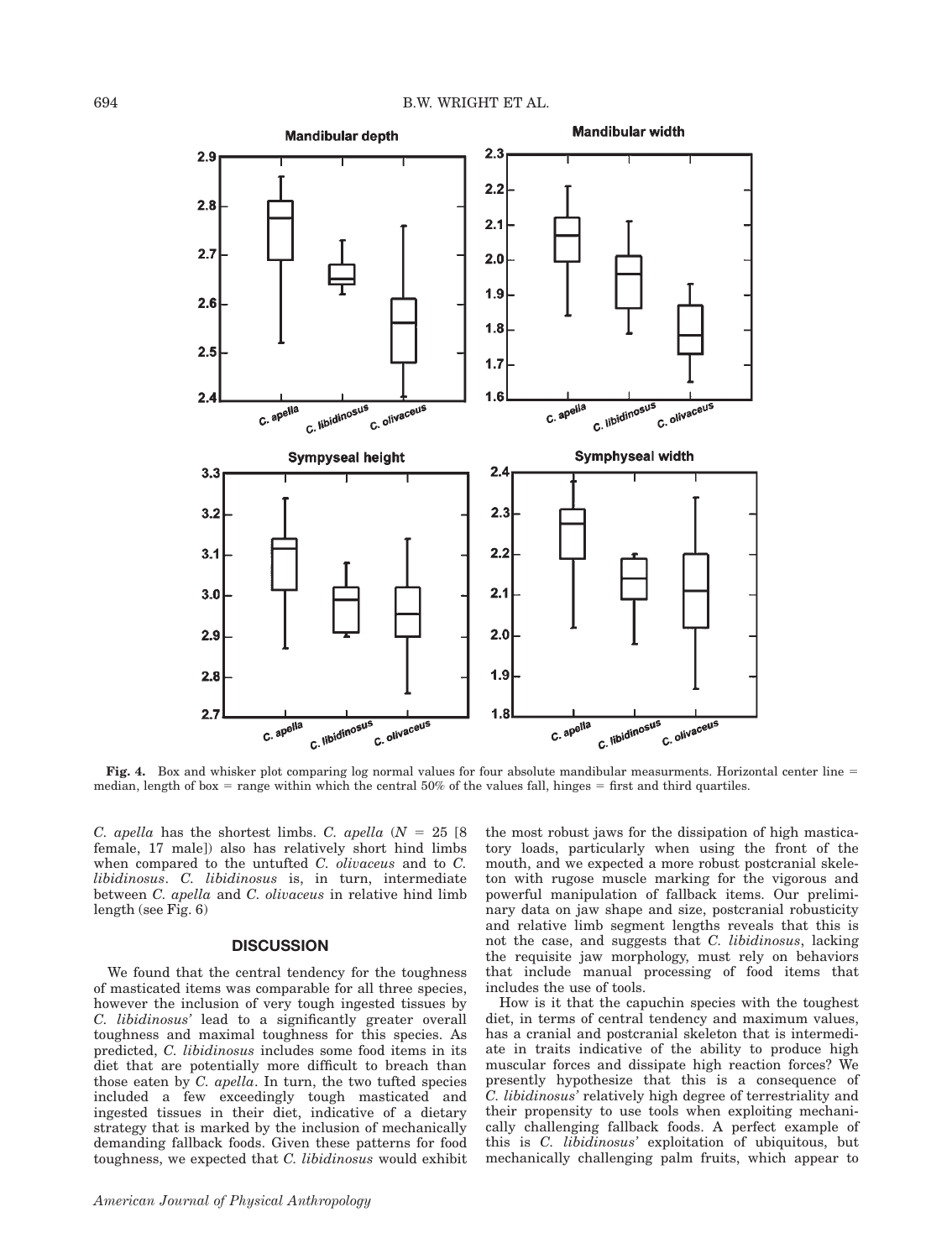

Fig. 5. Box and whisker plots comparing humeral and femoral robusticity in C. apella  $(n = 25)$ , C. libidinosus  $(n = 8)$ , and C. olivaceus ( $n = 10$ ).

be the quintessential example of staple fallback resources for this capuchin species. These foods, the majority of which grow close to the ground, and which are exceedingly tough and hard, are initially cracked through the use of stone hammers and anvils at the site of Boa Vista (see Fig. 7). Cracked palm fruits are frequently further opened by using the anterior dentition and hands or the cheek teeth and hands. This use of tools appears to extend to foods that offer a mechanical challenge, but not a challenge that requires the use of tools for breaching. For example Eschweilera sp. pyxidia may be hit with stones at Boa Vista by C. libidinosus while they are opened with the anterior and/or cheek teeth and hand by C. apella in Guyana (Wright, personal observations). Thus, the relatively less robust mandibles seen in C. libidinosus may be due to relaxed selection accompanying the use of stone tools for the processing of mechanically challenging foods, or to increased selection for a more powerful masticatory system in the non-tool using C. apella.

From a physiological perspective, the finding that C. libidinosus, which from a relatively young age routinely lifts heavy stones as part of their foraging repertoire (Fragaszy et al., 2004a), do not have the most robust skeletal elements is somewhat counterintuitive.

Previous work has shown that even moderate levels of routine exercise increases levels of circulating growth hormone (GH) in the bloodstream, leading to a global response in the skeletal system, thereby producing greater robusticity in the crania and postcrania. This finding has been used to argue that variation in robusticity levels among individuals may be caused by epigenetic factors (Leiberman, 1996). Given Leiberman's (1996) argument one would predict that C. libidinosus would have a more robust skeleton than C. apella, given routine lifting of heavy stones throughout much of its developmental period and through adulthood (Fragaszy et al., 2004a). However, there are data to suggest that all tufted capuchins have relatively robust skeletons both cranially (Cole, 1992) and postcranially (Jungers and Fleagle, 1980) from birth. Thus, variation in skeletal robusticity among tufted capuchins is likely due to selection on the postcranial skeleton brought about by variation in positional behavior (possibly foraging behavior) among sites, as opposed to variation in levels of activity over the lifespan of individuals.

While measures of postcranial robusticity do not support the prediction that differences in processing behaviors (oral versus manual) would be reflected in the postcranial skeleton, there appears to be some congruence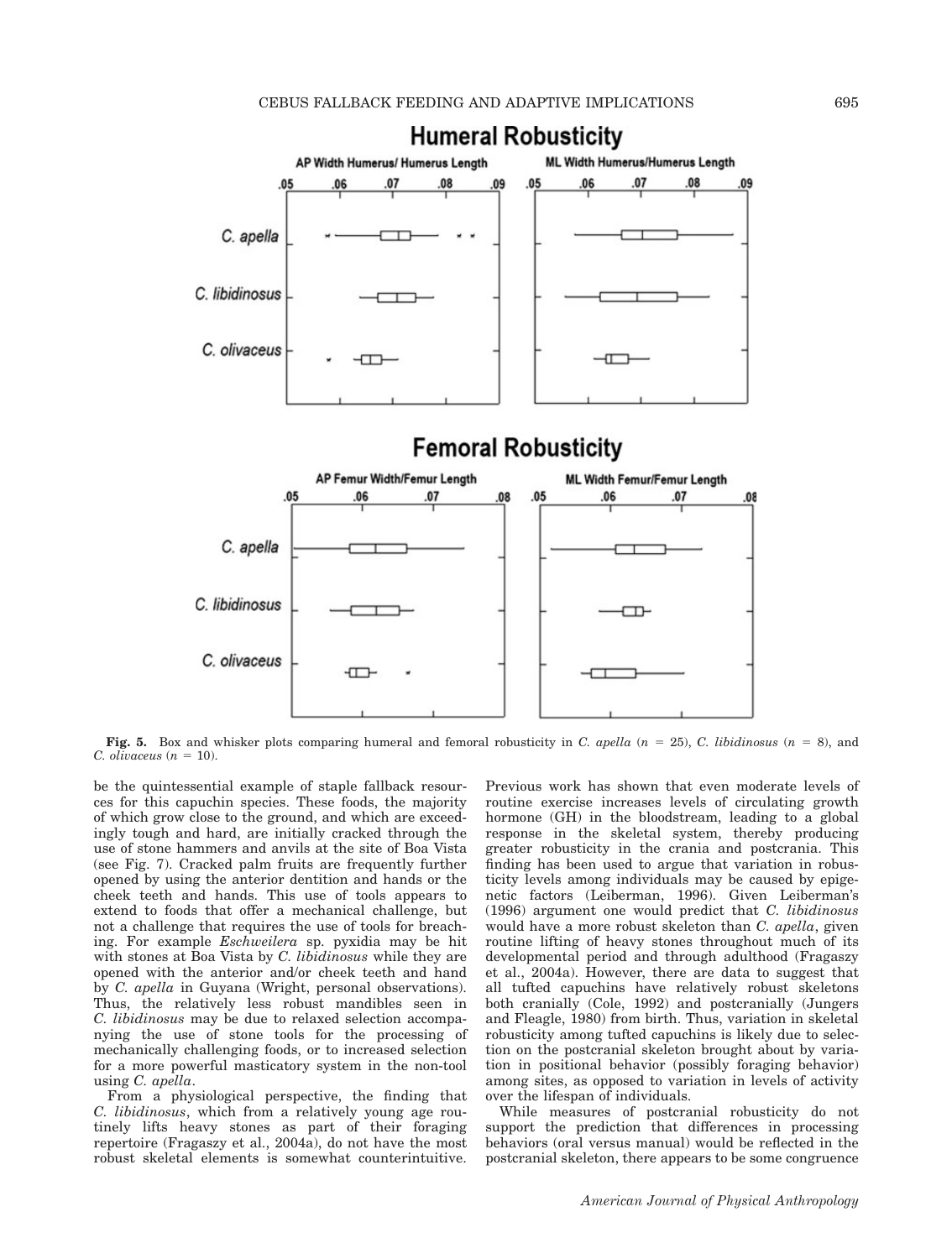

**Fig. 6.** Comparison of limb lengths and relative limb proportions in *C. libidinosus*  $(n = 8)$ , *C. apella*  $(n = 25)$ , and *C. olivaceus*  $(n = 10)$  using diagrammatic figures and a box and whisker plot. TFL = total forelimb  $IM =$  intermembral index. Box and whisker plot compares IM index among the three species.



Fig. 7. Adult male C. libidinosus cracking half a palm fruit (Attalea sp.) at Fazenda Boa Vista. Photo by Barth W. Wright.

between absolute and relative limb lengths and foraging behavior among the study species. C. libidinosus at Boa Vista have been found to spend approximately one third of their time on the ground (Verderane, unpublished data) and, as previously noted, the palms that it exploits are found in bundles close to the ground, which demands more terrestrial foraging. C. libidinosus may have limbs that are intermediate in length between C. olivaceus and C. apella due to increased terrestriality. The untufted C. olivaceus appear to have the longest limbs to permit it to move greater distances in a day and more quickly in an arboreal environment (Wright, 2005b). C. apella's relatively short limbs pull its center of gravity closer to the substrate when traveling and foraging in a slower more deliberate manner in an arboreal habitus (Wright, 2005b). It is also of note that C. libidinosus forages and travels in a deliberate manner, but much of its positional behavior occurs on the ground were there is less chance of falling.

Wright (2007) found that tufted capuchins have relatively short hind limbs when compared to the untufted C. olivaceus. Although Wright (2007) pooled tufted species for analysis, the preliminary results of the present study corroborate these findings, while providing additional information for the development of testable hypotheses. C. apella appears to have relatively shorter hind limbs than C. libidinosus. C. libidinosus is, in turn, intermediate between C. apella and C. olivaceus in relative hind limb length. We entertain three possible explanations for these differences. C. apella may be derived in terms of relative limb lengths, permitting manual processing of hard food items in an arboreal setting. On the other hand, C. libidinosus, with slightly longer forelimbs relative to hind limbs may exhibit a derived version of the tufted postcranial pattern allowing it to more efficiently use stones and anvils in a terrestrial as opposed to arboreal setting. Citing Wright's (2007) study, Liu et al. (2009), in an analysis of the kinematics of nut-cracking in C. libidinosus (also conducted at the site of Boa Vista, and using the same population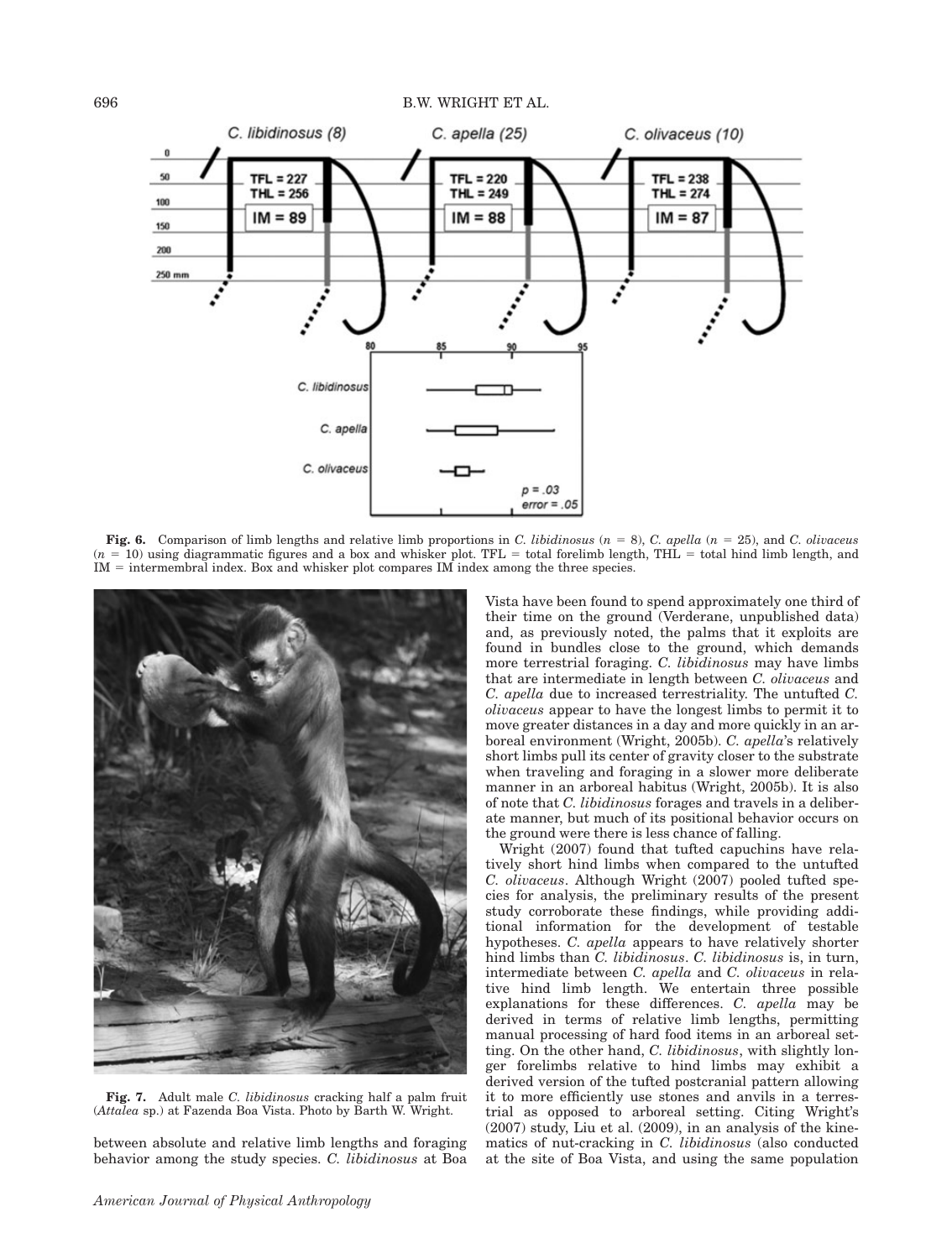of capuchins examined in this study), further suggest that the relative lengths of the fore- and hind limbs in C. libidinosus facilitates more efficient movement during stone hammer and anvil use when nut cracking. The question of whether the slightly longer limbs of C. libidinosus are an adaptation for semi-terrestriality that has been exapted for more efficient hammer and anvil nut cracking (or vice versa) is a question that we are currently investigating.

It is additionally possible, given that a relatively longer forelimb enhances climbing efficiency (Jungers, 1977; Cartmill, 1985), that C. libidinosus climbs more than other tufted species. It is of note that the terrestrial substrates used by C. libidinosus at Boa Vista include large outcroppings of rock and cliff faces that require frequent climbing when moving across sparsely forested parts of their habitat. A test of this final hypothesis, and exploration of the multiple selective factors that may interact in shaping the behavioral repertoire and postcranial form of C. libidinosus at Boa Vista, are currently underway. We additionally plan to offer both C. apella and C. libidinosus foods with comparable mechanical and physical properties, as well as tools for their exploitation, and see how they are processed.

# CONCLUSIONS

- 1. Both tufted species incorporate mechanically challenging staple fallback tissues/foods in their diet.
- 2. The more craniofacially gracile of the two tufted species (C. libidinosus) has the tougher diet as measured by median and maximum values. This uncoupling of morphology and food mechanics is hypothesized to be a consequence of C. libidinosus' use of stone tools when processing mechanically challenging foods.
- 3. The long forelimb of C. libidinosus relative to C. apella is hypothesized to be the consequence of terrestrial nut cracking with hammer stones and anvils or increased climbing.

### ACKNOWLEDGMENTS

The authors thank Dr. Christopher Ruff and three anonymous reviewers for their helpful suggestions, Maria and Mauro Oliveira for the opportunity to study the capuchins of Boa Vista, Piauı´, Brazil. They also thank the Iwokrama Reserve, Guyana for their support in field research, the FMNH and NMNH for use of their primate collections. Sincere thanks again to Dr. Peter Lucas for his ongoing assistance and support. Field studies of wild capuchins in the Iwokrama Reserve, Guyana were undertaken using methods approved by the Northwestern University IACUC. Field studies of wild capuchins at Fazenda Boa Vista, Piauı´, Brazil utilized methods approved by the Kansas City University of Medicine and Biosciences IACUC.

### LITERATURE CITED

- Agrawal KR, Lucas PW, Prinz JF. 1997. Mechanical properties of foods responsible for resisting food breakdown in the human mouth. J Dent Res 77:1931–1938.
- Altmann SA. 1998. Foraging for Survival: yearling Baboons in Africa. Chicago: University of Chicago Press.
- Anapol F, Lee S. 1994. Morphological adaptation to diet in platyrrhine primates. Am J Phys Anthropol 94:239–261.
- Ashby MF. 1992. Physical modeling of materials problems. Mater Sci Technol 8:102–111.
- Bonner JT. 1965. Size and cycle. Princeton: Princeton University Press.
- Bouvier M. 1986a. Biomechanical scaling of mandibular dimensions in New World monkeys. Int J Primatol 7:551–567.
- Bouvier M. 1986b. A biomechanical analysis of mandibular scaling in Old World monkeys. Am J Phys Anthropol 69:473–482.
- Cartmill M. 1985. Climbing. In: Hildebrand M, Bramble DM, Liem KF, Wake DB, editors. Functional vertebrate morphology. Cambridge: Belknap Press of Harvard University. p 73–88.
- Cole TM. 1992. Postnatal heterochrony of the masticatory apparatus in Cebus apella and Cebus albifrons. J Hum Evol 23:253–282.
- Conklin-Brittain NL, Wrangham RW, Hunt KD. 1998. Dietary response of chimpanzees and cercopithecines to seasonal variation in fruit abundance. II. Macronutrients. Int J Primatol 19:971–998.
- Constantino P, Wright BW. 2009. The importance of fallback foods in primate ecology and evolution. Am J Phys Anthropol 140:653–660.
- Covert HH, Le KQ, Wright BW. 2008. On the brink of extinction: conservation and ecology of the Tonkin snub-nosed monkey (Rhinopithecus avunculus). In: Fleagle JG, Gilbert CC, editors. Elwyn Simons: a search for origins. New York: Springer Science and Business Media. p 409–427.
- Curtis DJ. 2004. Diet and nutrition in wild mongoose lemurs (Eulemur mongoz) and their implications for the evolution of female dominance and small group size in lemurs. Am J Primatol 124:234–247.
- Daegling DJ. 1989. Biomechanics of cross-sectional size and shape in the hominoid mandibular corpus. Am J Phys Anthropol 80:91–106.
- Daegling DJ. 1992. Mandibular morphology and diet in the genus Cebus. Int J Primatol 13:545–570.
- Daegling DJ. 2002. Bone geometry in cercopithecoid mandibles. Arch Oral Biol 47:315–325.
- Darvell BW, Lee PKD, Yuen TDB, Lucas PW. 1996. A portable fracture toughness tester for biological materials. Meas Sci Technol 7:954–962.
- Dias LG, Strier KB. 2003. Effects of group size on ranging patterns in Brachyteles arachnoides hypoxanthus. Int J Primatol 24:209–221.
- Doran D. 1997. Influence of seasonality on activity patterns, feeding behavior, ranging, and grouping patterns in Taï chimpanzees. Int J Primatol 18:183–206.
- Fleagle JG, McGraw WS. 1999. Skeletal and dental morphology supports diphyletic origin of baboons and mandrills. Proc Natl Acad Sci USA 96:1157–1161.
- Ford SM, Davis LE. 1992. Systematics and body size: implications for feeding adaptations in New World monkeys. Am J Phys Anthropol 88:415–468.
- Ford SM, Hobbs DG. 1996. Species differentiation as seen in the postcranial skeleton of Cebus. In: Norconk MA, Rosenberger AL, Garber PA, editors. Adaptive radiations of neotropical primates. NewYork: Plenum. p 229–249.
- Fragaszy D, Izar P, Visalberghi E, Ottoni EB, Oliveira M. 2004a. Wild capuchin monkeys use anvils and stone pounding tools. Am J Primatol 64:359–366.
- Fragaszy D, Visalberghi E, Fedigan L. 2004b. The complete capuchin: the biology of the genus Cebus. Cambridge: Cambridge University Press.
- Grueter CC, Li D, Ren B, Wei F, Xiang Z, van Schaik CP. 2009. Fallback foods of temperate-living primates: a case study on snub-nosed monkeys. Am J Phys Anthropol 140:700–715.
- Gursky S. 2000. Effect of seasonality on the behavior of an insectivorous primate. Tarsius spectrum. Int J Primatol 21:477–495.
- Heiduck S. 1997. Food choice in masked titi monkeys (Callicebus personatus melanochir): selectivity or opportunism? Int J Primatol 18:487–502.
- Hershkovitz P. 1949. Mammals of northern Colombia. Preliminary Report No. 4: monkeys (Primates) with taxonomic revisions of some forms. Proc US Natl Museum 98:323–427.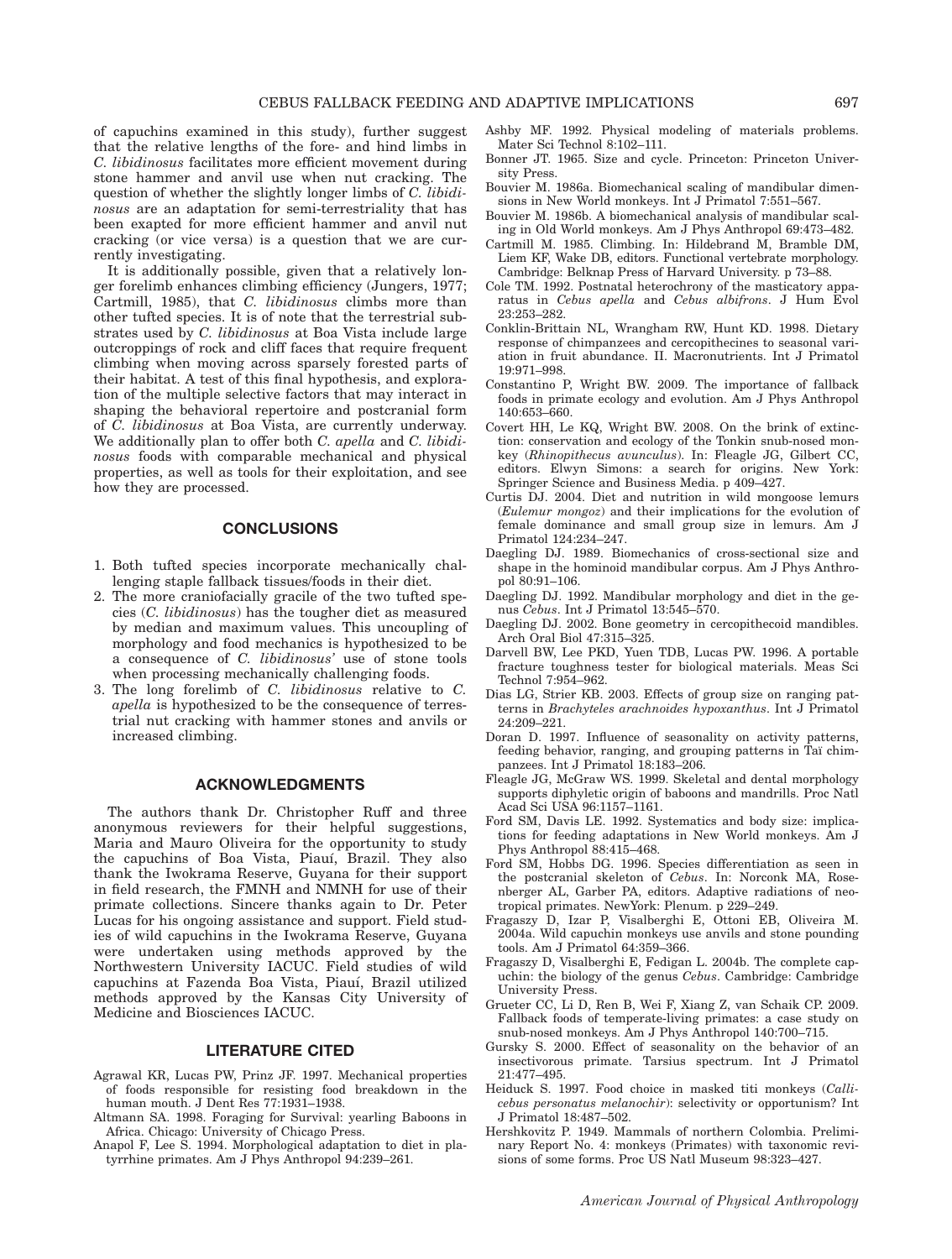- Hill DA. 1997. Seasonal variation in the feeding behavior and diet of Japanese macaques (Macaca fuscata yakui) in lowland forest of Yakushima. Am J Primatol 43:305–322.
- Hylander WL. 1979. The functional significance of primate mandibular form. J Morph 160:223–240.
- Hylander WL. 1985. Mandibular function and biomechanical stress and scaling. Am Zool 25:315–330.
- Hylander WL. 1988. Implications of in vivo experiments for interpreting the functional significance of ''robust'' australopithecine jaws. In: Grine FE, editor. Evolutionary history of the ''Robust'' Australopithecines. New York: Aldine de Gruyter. p 55–83.
- Hylander WL, Johnson KR. 1994. Jaw muscle function and wishboning of the mandible during mastication in macaques and baboons. Am J Phys Anthropol 94:523–547.
- Izawa K, Mizuno A. 1977. Palm-fruit cracking behavior of wild black-capped capuchins. Primates 18:773–792.
- Jolicoeur P. 1963. The multivariate generalization of the allometry equation. Biometrics 18:497–499.
- Jungers WL. 1977. Hind limb and pelvic adaptations to vertical climbing and clinging in Megaladapis, a giant subfossil prosimian from Madagascar. Yrbk Phys Anthropol 20:503–524.
- Jungers WL, Fleagle JG. 1980. Postnatal growth allometry of the extremities in Cebus albifrons and Cebus apella: a longitudinal and comparative study. Am J Phys Anthropol 53:471–478.
- Jungers WL, Falsetti AB, Wall CE. 1995. Shape, relative size, and size-adjustments in morphometrics. Yrbk Phys Anthropol 38:137–161.
- Kay RF. 1981. The nut-crackers—a new theory of the adaptations of the Ramapithecinae. Am J Phys Anthropol 55:141– 151.
- Kinzey WG. 1974. Ceboid models for the evolution of hominoid dentition. J Hum Evol 3:193–203.
- Kinzey WG. 1978. Feeding behavior and molar features in two species of titi monkey. In: Chivers DJ, Herbert J, editors. Recent advances in primatology Vol. 1: Behavior. London: Academic Press. p 373–385.
- Knott CD. 1998. Changes in orangutan caloric intake, energy balance, and ketones in response to fluctuating fruit availability. Int J Primatol 19:1061–1079.
- Lambert JE. 2007. Seasonality, fallback strategies, and natural selection: a chimpanzee versus cercopithecoid model for interpreting the evolution of hominin diet. In: Ungar P, editor. Evolution of human diet: the known, the unknown, and the unknowable. Oxford: University of Oxford Press. p 324–343.
- Lambert JE, Chapman CA, Wrangham RW, Conklin-Brittain NL. 2004. The hardness of cercopithecine foods: implications for the critical function of enamel thickness in exploiting fallback foods. Am J Phys Anthropol 125:363–368.
- Le KQ Nguyen AD, Vu AT, Wright BW, Covert HH. 2006. Diet of the Tonkin snub-nosed monkey (Rhinopithecus avunculus) in the Khau Ca area. Ha Giang Province, Northeastern Vietnam. Viet J Primatol 1:75–84.
- Leiberman DE. 1996. How and why humans grow thin skulls: experimental evidence for systemic cortical robusticity. Am J Phys Anthropol 101:217–236.
- Leighton M. 1993. Modeling dietary selectivity by Bornean orangutans: evidence for integration of multiple criteria in fruit selection. Int J Primatol 14:257–313.
- Leighton M, Leighton D. 1983. Vertebrate responses to fruiting seasonality within a Bornean rain forest. In: Sutton SL, Whitmore TC, Chadwick AC, editors. Tropical rain forest: ecology and management. Boston: Blackwell. p181–196.
- Liem KF. 1980. Adaptive significance of intra and interspecific differences in the feeding repertoires of cichlid fishes. Am Zool 20:295–314.
- Liu Q, Simpson K, Izar P, Ottoni E, Visalberghi E, Fragaszy D. 2009. Kinematics and energetics of nut-cracking in wild capuchins monkeys (Cebus libidinosus) in Piauí. Brazil. Am J Phys Anthropol 138:210–220.
- Llorens L, Casinos A, Berge C, Majoral M, Jouffroy FK. 2001. A biomechanical study of the long bones in platyrrhines. Folia Primatol 72:201–216.
- Lucas PW. 2004. Dental functional morphology: how teeth work. Cambridge: Cambridge University Press.
- Lucas PW, Beta T, Darvell BW, Dominy NJ, Essackjee HC, Lee PKD, Osorio D, Ramsden L, Yamashita N, Yuen TDB. 2001. Field kit to characterize physical, chemical and spatial aspects of potential primate foods. Folia Primatol 72:11–25.
- Lucas PW, Prinz JF, Agrawal KR. 2002. Food physics and oral physiology. Food Quality Preferences 13:203–213.
- Lucas PW, Turner IM, Dominy NJ, Yamashita N. 2000. Mechanical defenses to herbivory. Ann Botan 86:913–920.
- Madden M, Hinely AJ, Fragaszy D, Ottoni EB, Izar P, Visalberghi E. 2007. Modelling the monkey habitat in Brazil. Geospat Today 5:26–35.
- Marshall AJ, Wrangham RW. 2007. Evolutionary consequences of fallback foods. Int J Primatol 28:1219–1236.
- Martins MM, Setz EZF. 2000. Diet of buffy tufted-eared marmosets (Callithrix aurita) in a forest fragment in southeastern Brazil. Int J Primatol 21:467–476.
- Masterson T. 1996. Cranial form in Cebus: an ontogenetic analysis of cranial form and sexual dimorphism, Ph.D. dissertation, University of Wisconsin.
- Matsumoto-Oda K, Hosaka K, Huffman MA, Kawanaka K. 1998. Factors affecting party size in chimpanzees of the Mahale mountains. Int J Primatol 19:999–1011.
- McFarland-Symington M. 1988. Demography, ranging patterns, and activity budgets of black spider monkeys (Ateles paniscus chamek) in the Manu National Park. Peru. Am J Primatol 15:45–67.
- Mittermeier RA, van Roosemalen MGM. 1981. Preliminary observations on habitat use and diet in eight Surinam monkeys. Folia Primatol 36:1–39.
- Mosimann E. 1970. Size allometry: size and shape variables with characteristics of the log normal and generalized gamma distributions. J Am Stat Assoc 65:930–945.
- Mosimann KE, James FC. 1979. New statistical methods for allometry with application to Florida red-winged blackbirds. Evolution 33:444–459.
- Ottoni EB, Izar P. 2008. Capuchin monkey tool use: overview and implications. Evol Anthropol 17:171–178.
- Overdorff DJ, Strait SG, Telo A. 1997. Seasonal variation in activity and diet in a small bodied folivorous primate. Hapalemur griseus, in southeastern Madagascar. Am J Primatol 43:211–223.
- Plavcan MJ, Daegling DJ. 2006. Interspecific and intraspecific relationships between tooth size and jaw size in primates. J Hum Evol 51:171–184.
- Polk JD, Demes B, Jungers WL, Biknevicius AR, Heinrich RE, Runestad JE. 2000. A comparison of primate, carnivoran, and rodent limb bone cross-sectional properties: are primates really unique? J Hum Evol 39:297–325.
- Poulsen JR, Clark CJ, Smith TB. 2001. Seasonal variation in the feeding ecology of the grey-cheeked mangabey (Lophocebus albigena) in Cameroon. Am J Primatol 54:91–105.
- Ravosa MJ. 1991. Structural allometry of the prosimian mandibular corpus and symphysis. J Hum Evol 20:3–20.
- Ravosa MJ. 1996. Mandibular form and function in North American and European Adapidae and Omomyidae. J Morph 229:171–190.
- Reist JD. 1984. An empirical evaluation of several univariate methods that adjust for size variation in morphometric data. Can J Zool 63:1429–1439.
- Robinson BW, Wilson DS. 1998. Optimal foraging, specialization, and a solution to Liem's paradox. Am Natural 151: 223–235.
- Rosenberger AL. 1992. Evolution of feeding niches in new world monkeys. Am J Phys Anthropol 88:525–562.
- Ruff CB. 1987. Structural allometry of the femur and the tibia in Hominoidea and Macaca. Folia Primatol 48:9–49.
- Ruff CB. 2000. Body size, body shape, and long bone strength in modern humans. J Hum Evol 38:269–290.
- Ruff C, Holt B, Trinkhaus E. 2006. Who's afraid of the big bad Wolff?: ''Wolff's Law'' and bone functional adaptation. Am J Phys Anthropol 129:484–498.
- Schultz AH. 1953. The relative thickness of the long bones and the vertebrae in primates. Am J Phys Anthropol 11: 277–311.